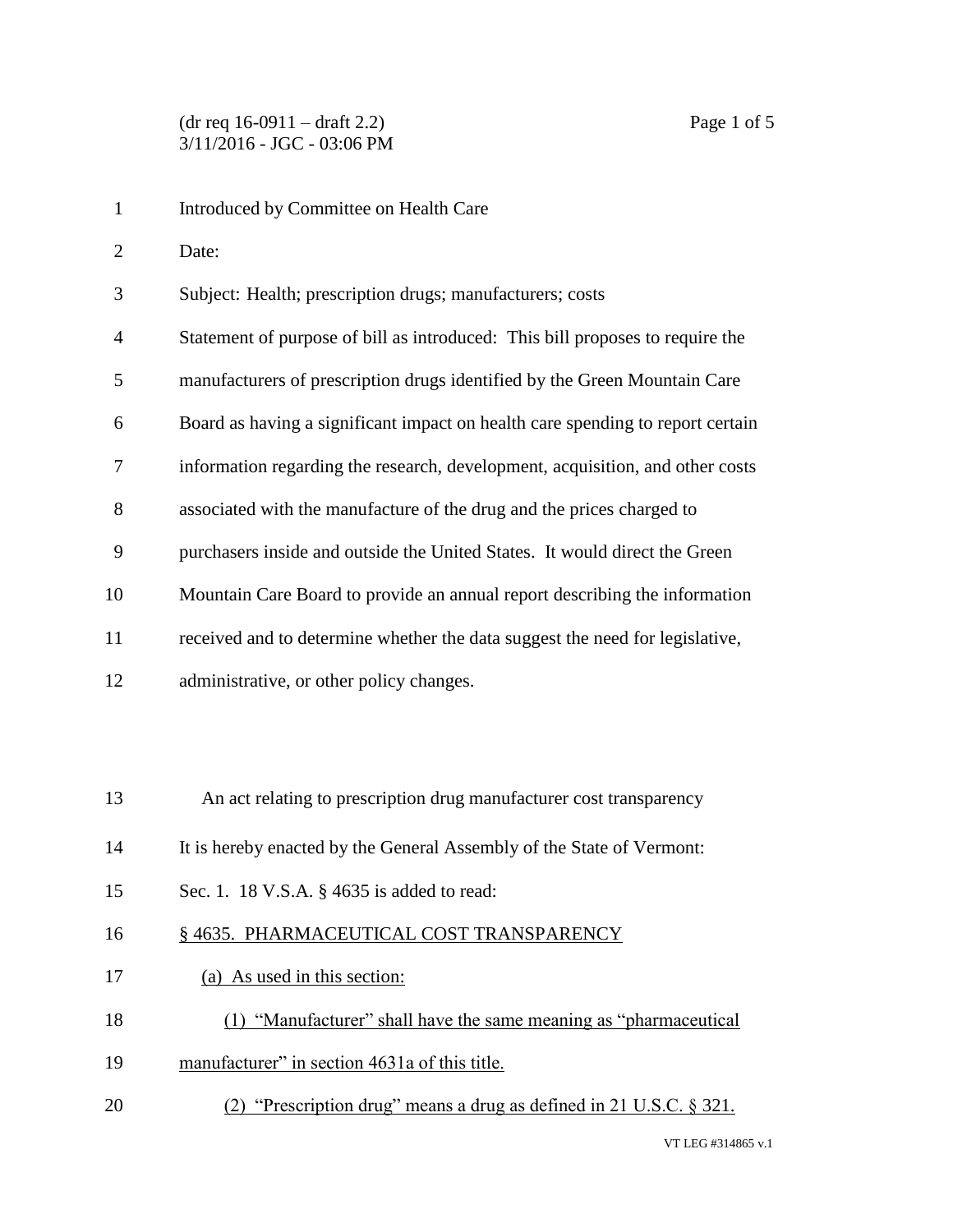(dr req 16-0911 – draft 2.2) Page 2 of 5 3/11/2016 - JGC - 03:06 PM

| $\mathbf{1}$   | (b) The Green Mountain Care Board shall develop a list of specific             |
|----------------|--------------------------------------------------------------------------------|
| $\overline{2}$ | prescription drugs on which the State spends significant health care dollars,  |
| 3              | creating a substantial public interest in understanding the development of the |
| $\overline{4}$ | drugs' pricing.                                                                |
| 5              | $(c)(1)$ For each prescription drug that the Green Mountain Care Board         |
| 6              | places on the list developed pursuant to subsection (b) of this section, the   |
| 7              | Board shall require the drug's manufacturer to report the following            |
| 8              | information:                                                                   |
| 9              | (A) the number of years the drug has been available for purchase in            |
| 10             | the United States;                                                             |
| 11             | (B) the number of years remaining, if any, on the patent for each              |
| 12             | formulation of the drug;                                                       |
| 13             | the total research and development costs paid by the                           |
| 14             | manufacturer and, separately and to the extent the manufacturer has the        |
| 15             | information, the total research and development costs paid by any predecessor  |
| 16             | and by any third party, public or private, in the development of the drug,     |
| 17             | showing both the total amounts spent on research and development by the        |
| 18             | manufacturer, its predecessors, and third parties over time and the amounts    |
| 19             | spent by each per year as well as any amounts from federal, State, or other    |
| 20             | governmental programs and any form of subsidies, grants, or other support;     |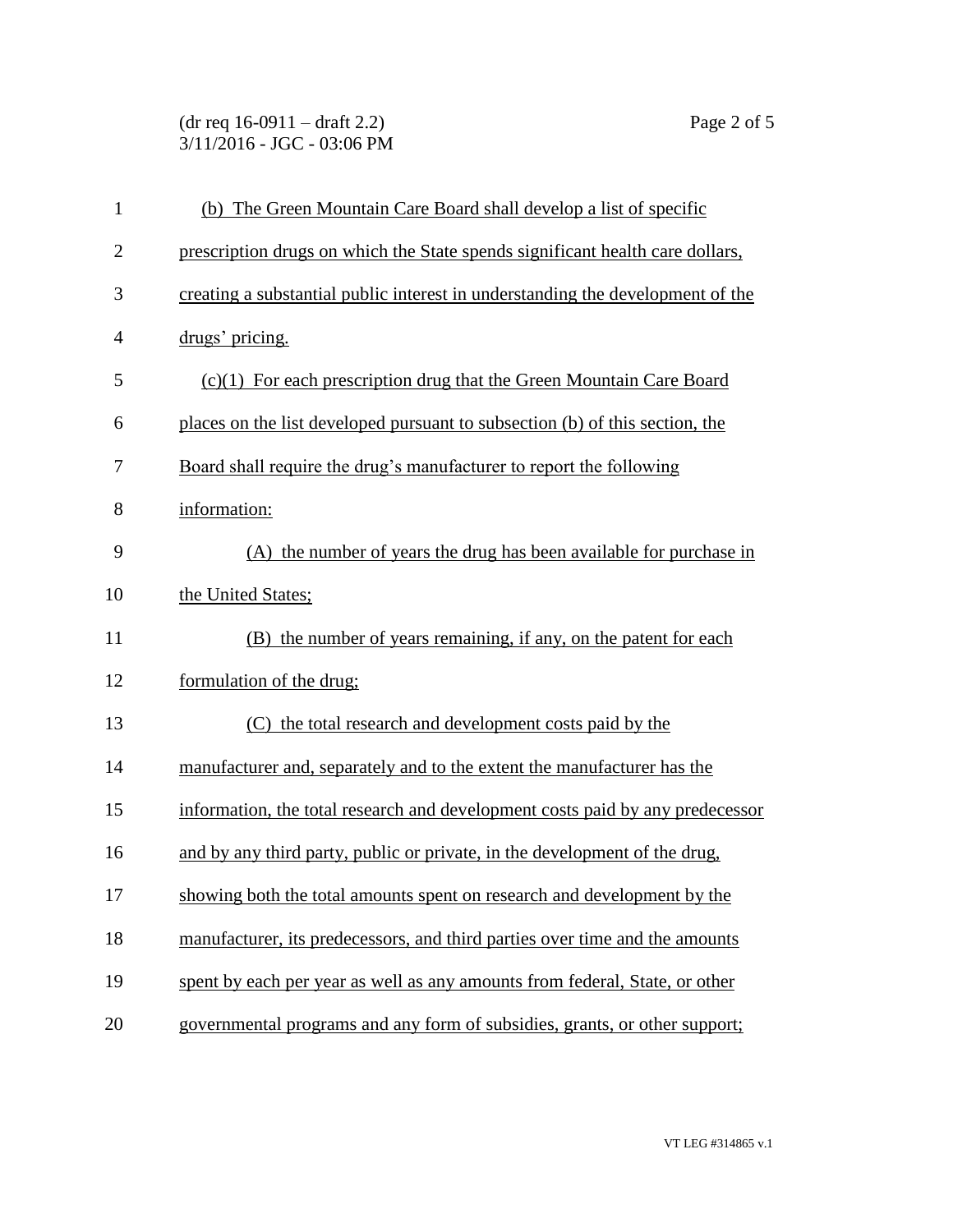(dr req 16-0911 – draft 2.2) Page 3 of 5 3/11/2016 - JGC - 03:06 PM

| $\mathbf{1}$   | (D) the costs of clinical trials and other regulatory costs paid by the          |
|----------------|----------------------------------------------------------------------------------|
| $\overline{2}$ | manufacturer and, separately and to the extent the manufacturer has the          |
| 3              | information, the costs of clinical trials and other regulatory costs paid by any |
| $\overline{4}$ | predecessor in the development of the drug, as well as the cost of any           |
| 5              | postclinical studies mandated by the U.S. Food and Drug Administration;          |
| 6              | (E) other costs to acquire the drug, including costs for the purchase of         |
| 7              | patents, licensing, property rights, or acquisition of a corporate entity owning |
| 8              | rights to the drug while in development;                                         |
| 9              | (F) any other information the manufacturer believes to be pertinent to           |
| 10             | the Board's complete understanding of the costs related to developing and        |
| 11             | manufacturing the drug or to the drug's price;                                   |
| 12             | (G) a cumulative annual history of increases in the average wholesale            |
| 13             | price and wholesale acquisition cost of the drug over the preceding five-year    |
| 14             | period, expressed as percentages, and the month each such increase took effect;  |
| 15             | (H) prices for the drug charged to purchasers outside the United                 |
| 16             | States, by country, for a representative set of five countries to be selected    |
| 17             | annually by the Green Mountain Care Board;                                       |
| 18             | (I) prices charged to typical purchasers in Vermont during the                   |
| 19             | previous year, including pharmacies, pharmacy chains, pharmacy wholesalers,      |
| 20             | and other direct purchasers of prescription drugs; and                           |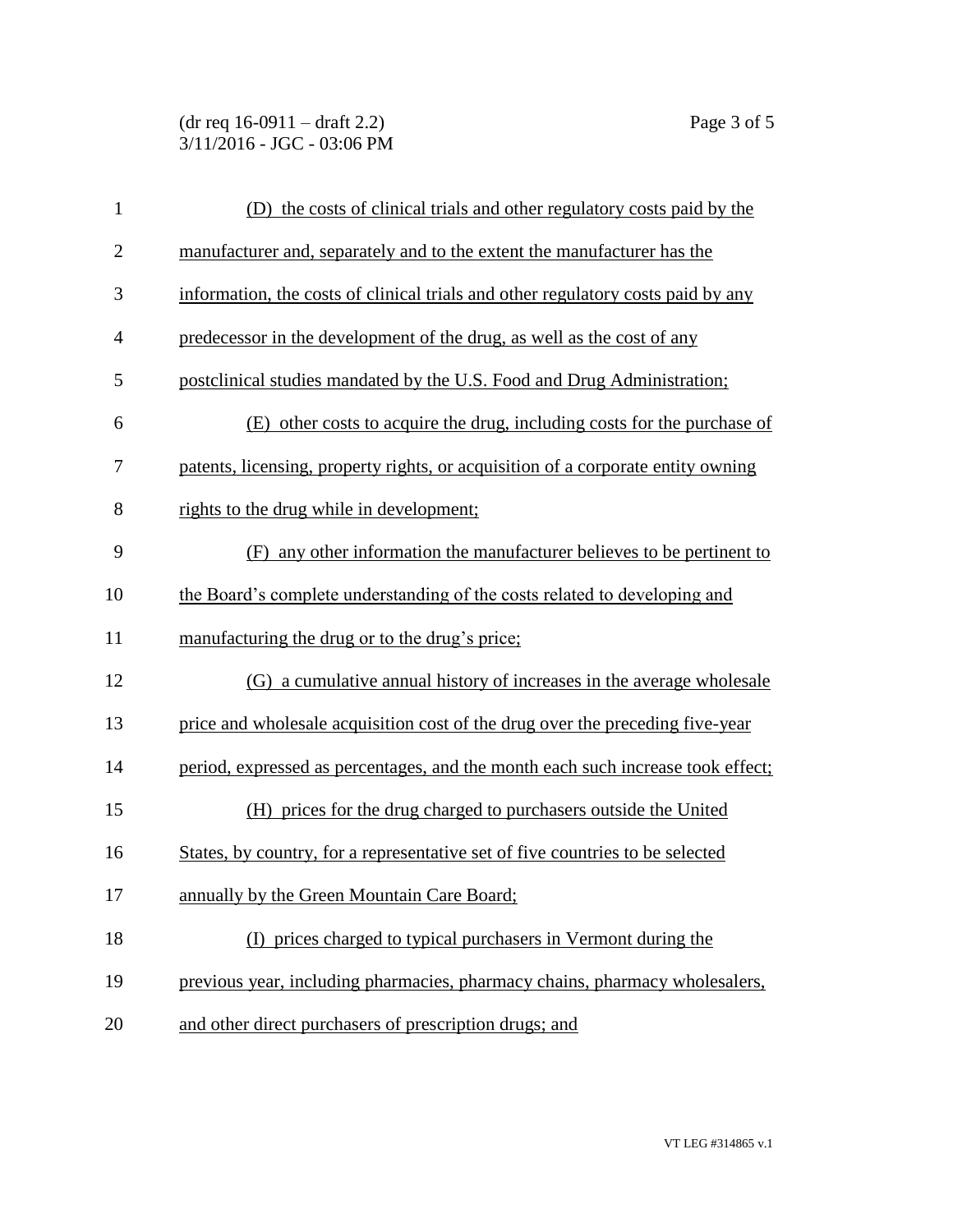## (dr req 16-0911 – draft 2.2) Page 4 of 5 3/11/2016 - JGC - 03:06 PM

| $\mathbf{1}$   | (J) typical prices charged to pharmacy benefit managers for                      |
|----------------|----------------------------------------------------------------------------------|
| $\overline{2}$ | distribution in Vermont during the previous year, net of rebates and of other    |
| 3              | payments from the manufacturer to the pharmacy benefit manager and the           |
| $\overline{4}$ | pharmacy benefit manager to the manufacturer.                                    |
| 5              | (2) The reported information shall be audited by an independent,                 |
| 6              | third-party auditor prior to filing.                                             |
| 7              | (d) The Green Mountain Care Board shall provide a report to the General          |
| 8              | Assembly on or before December 1 of each year describing the information         |
| 9              | received from manufacturers pursuant to this section. The Board shall review     |
| 10             | and analyze the data, aggregate the data to determine trends in components of    |
| 11             | drug production costs, and determine whether the data suggest the need for       |
| 12             | legislative, administrative, or other policy changes. The report shall include a |
| 13             | statement of the total cost to the State of Vermont for the year for each drug   |
| 14             | identified pursuant to subsection (a) of this section paid for through the State |
| 15             | Employees Health Benefit Plan, Medicaid, VPharm, and any other State             |
| 16             | program for the purchase of prescription drugs. The Board shall also post the    |
| 17             | report on the Board's website.                                                   |
| 18             | (e) Information and reports provided to the Green Mountain Care Board            |
| 19             | pursuant to this section are exempt from public inspection and copying under     |
| 20             | the Public Records Act and shall not be released. Any public reporting of the    |